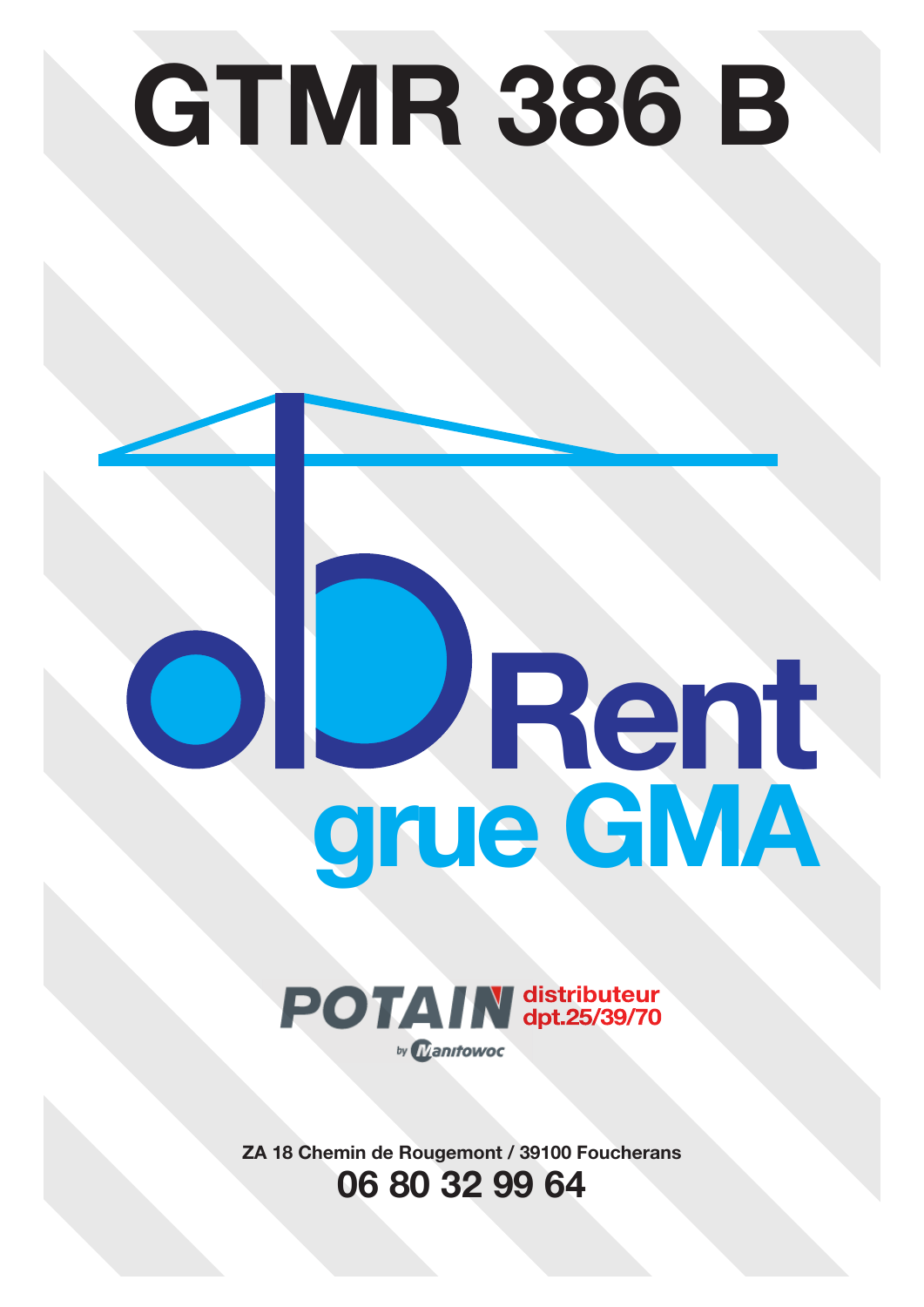### Potain GTMR 386 B

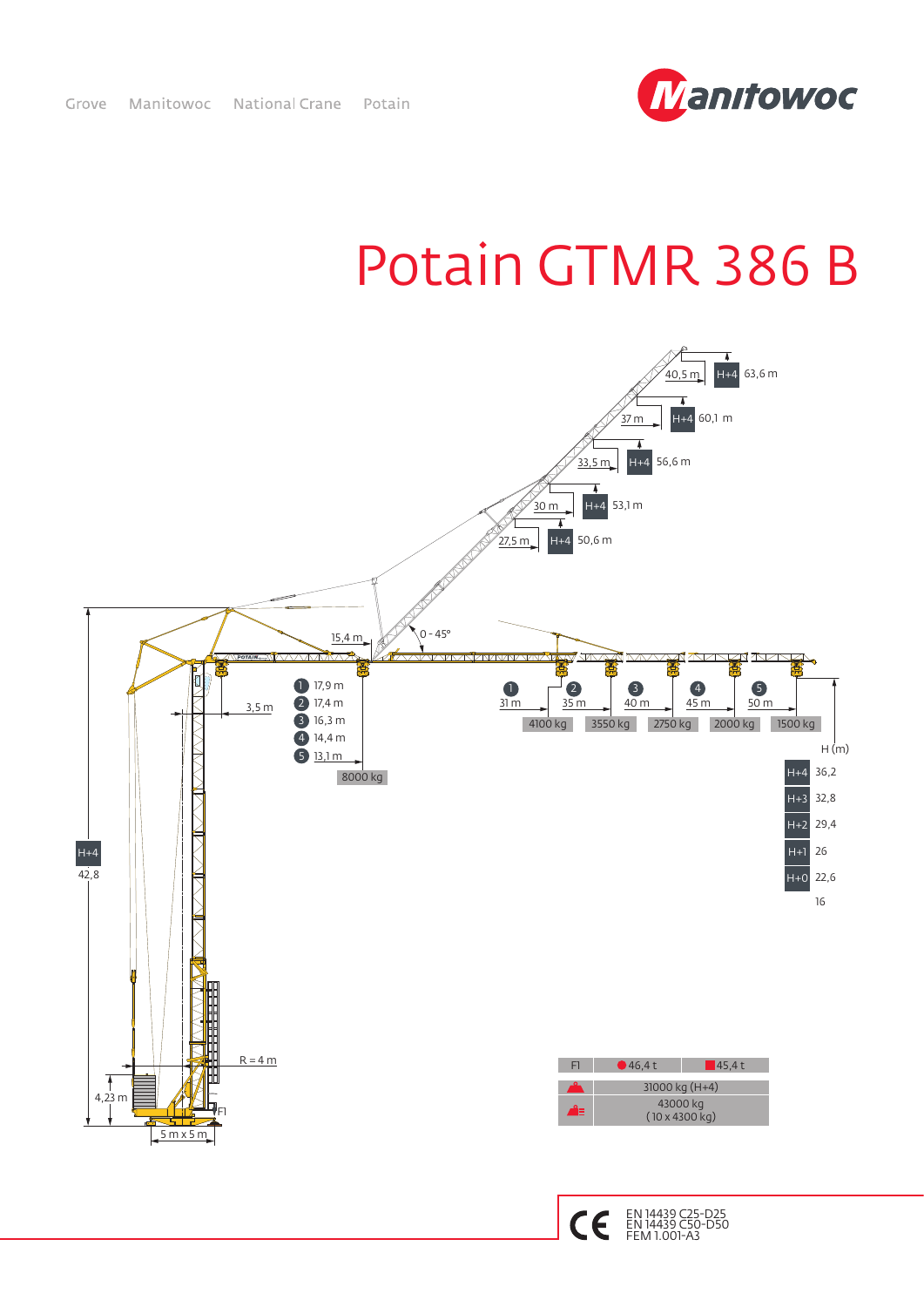

### Courbes de charges / Lastkurven / Load curves / Curvas de cargas / Curve di carico Curvas de carga / Кривые нагрузок

|                                  |             |     |   |      |      |                                               |    | 31 <sub>m</sub> | 4100 kg    |                              | 35 m<br>3550 kg |                          | 40 m<br>2750 kg | <u>manawww.wina www.com/wanawa inana</u><br>45m                                               | 2000 kg       | 50 <sub>m</sub> | 1500 kg             |                                                                                                                                                                                       |                     |    |                     |
|----------------------------------|-------------|-----|---|------|------|-----------------------------------------------|----|-----------------|------------|------------------------------|-----------------|--------------------------|-----------------|-----------------------------------------------------------------------------------------------|---------------|-----------------|---------------------|---------------------------------------------------------------------------------------------------------------------------------------------------------------------------------------|---------------------|----|---------------------|
| 50 m<br><b>ZAVANA</b>            | <b>Ada</b>  | 3,5 | ь | 13,1 | 15   | 17<br>8000 6710 5720 4655 4125                | 20 |                 | $\sim$ $-$ | 22 23,2 25                   | 27              | 30                       | 32              | 35                                                                                            | 37            | 40              | 42                  | 45<br>3500 3170 2765 2535 2250 2085 1870 1745 1580 1480 1350<br>3500 3170 2765 2535 2250 2085 1870 1745 1580 1480 1350<br>4000 3650 3320 2915 2685 2400 2235 2020 1895 1730 1630 1500 | 47                  | 50 | m<br>kg<br>kg<br>kg |
| 45 m<br><b>FAVALL</b>            | <b>WHAT</b> | 3,5 |   | 14,4 | 15   | 17<br>8000 7610 6500 5310 4710 4010           | 20 | 22              |            | 25 25,8 27<br>$\sim 10^{-1}$ |                 | 30                       | 32              | 35                                                                                            | 37            | 40              | 42                  | 45<br>3640 3180 2925 2600 2415 2175 2035 1850<br>3640 3180 2925 2600 2415 2175 2035 1850<br>4000 3790 3330 3075 2750 2565 2325 2185 2000                                              | m<br>kg<br>kg<br>kg |    |                     |
| 40 m<br><b>FANANA</b>            | <b>HAT</b>  | 3,5 |   |      | 16.2 | 17<br>8000 7580 6205 5515 4710 4280           | 20 | 22              | 25         |                              | 27 29,4 30      |                          | 32              | 35<br>- 3755 3460 3090 2875 2600<br>3755 3460 3090 2875 2600<br>4000 3905 3610 3240 3025 2750 | 37            | 40              | m<br>kg<br>kg<br>kg |                                                                                                                                                                                       |                     |    |                     |
| 35 m<br><b>FANANA</b>            | <b>THEE</b> | 3,5 | ▶ |      |      | 17.4<br>8000 6775 6030 5160 4695 4120         | 20 | 22              | 25         | 27                           | 30              | 31,7<br>$\sim$           | 32              | 35<br>3805 3400<br>3805 3400<br>4000 3955 3550 kg                                             | m<br>kg<br>kg |                 |                     |                                                                                                                                                                                       |                     |    |                     |
| 31 <sub>m</sub><br><b>ZAVANA</b> | L-14        | 3,5 | ь |      |      | 17,9 20<br>8000 7010 6240 5340 4860 4270 4100 |    | 22              | 25         | 27                           | 30              | 31<br>4000 kg<br>4000 kg | m<br>kq         |                                                                                               |               |                 |                     |                                                                                                                                                                                       |                     |    |                     |



| 45 m         |    |                   | 3,5 ► 21,6 22,2 25 27 29 32 35 38,5 m |             |                   |                               |                                         |  |
|--------------|----|-------------------|---------------------------------------|-------------|-------------------|-------------------------------|-----------------------------------------|--|
| <b>AVAN</b>  |    |                   |                                       |             |                   |                               | 4000 - 3305 2990 2725 2390 2115 1850 kg |  |
|              | 日  |                   |                                       |             |                   |                               | 4000 3455 3140 2875 2540 2260 2000 kg   |  |
| 40 m         |    | $3.5 \rightarrow$ |                                       |             |                   | 24,4 25,2 27 29 32 34,2 m     |                                         |  |
| <b>AVAN</b>  | H  |                   |                                       |             |                   | 4000 - 3530 3225 2840 2600 kg |                                         |  |
|              |    |                   |                                       |             |                   | 4000 3680 3370 2990 2750 kg   |                                         |  |
| 35 m         |    | $3.5 \rightarrow$ |                                       |             | 26,2 27 29,8 m    |                               |                                         |  |
| <b>AVALL</b> | HH |                   |                                       |             | 4000 3855 3400 kg |                               |                                         |  |
|              |    |                   |                                       |             | 4000 3550 kg      |                               |                                         |  |
| 31 m         |    | $3.5 \rightarrow$ |                                       | $26.4 \, m$ |                   |                               |                                         |  |
| <b>AVALL</b> | ¥  |                   |                                       | 4000 kg     |                   |                               |                                         |  |
|              |    |                   |                                       | 4000 kg     |                   |                               |                                         |  |
|              |    |                   |                                       |             |                   |                               |                                         |  |

| <b>ZAVANA</b> | 45 m | 40 m | 35 m | 31 <sub>m</sub> |
|---------------|------|------|------|-----------------|
| $H+2$         | 49,4 | 46,9 | 44,4 | 42,4            |
| $H+1$         | 46   | 43,5 | 41   | 39              |
| $H+O$         | 42,6 | 40.1 | 37,6 | 35,6            |

 $\frac{1}{2}$ 

 $\overline{r}$ 

 $\overline{r}$ 

 $\frac{1}{2}$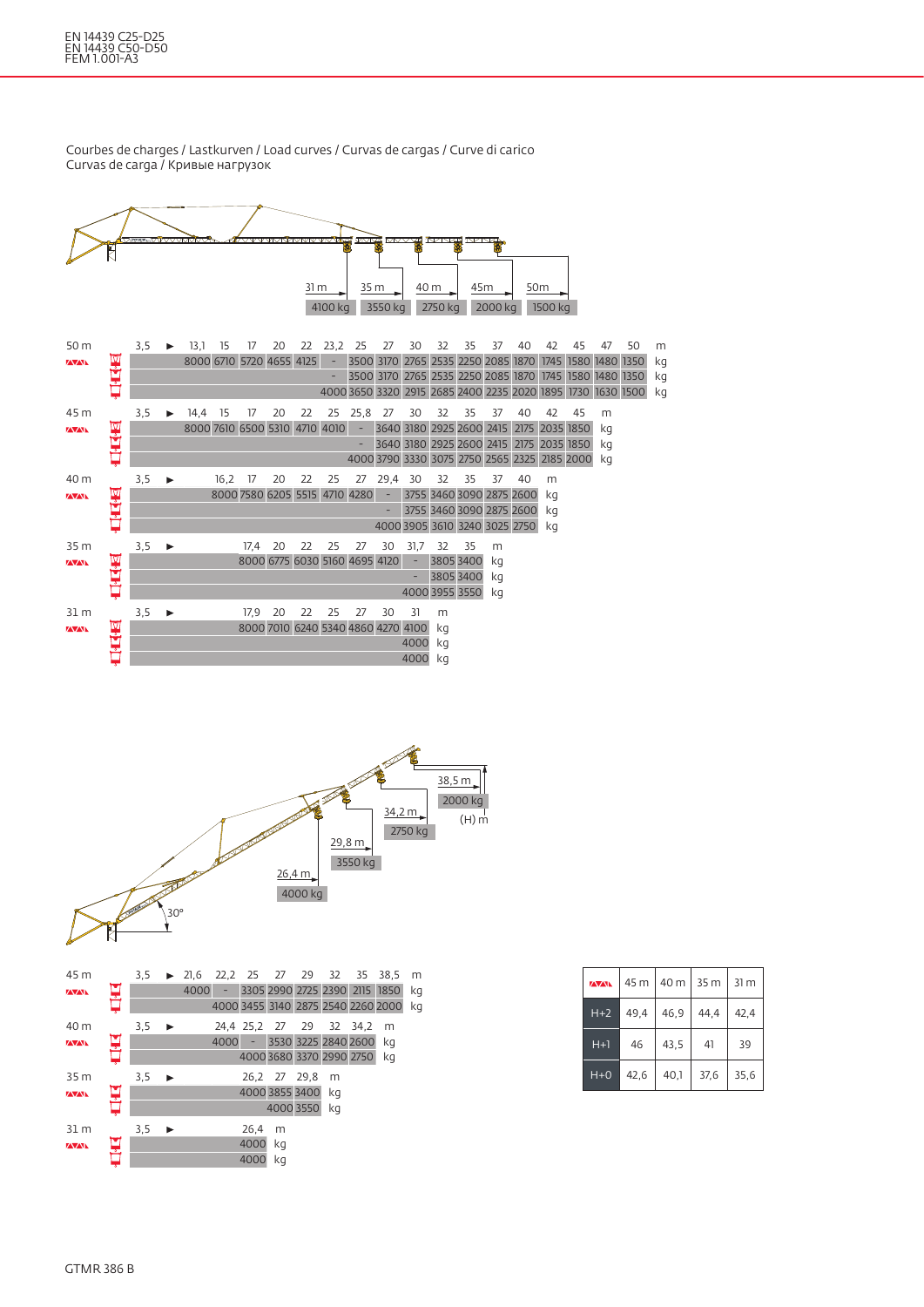|                                                                              | 400 V - 50 Hz<br>480 V - 60 Hz |                        |      | <b>LJt</b>          |      |      | UUt  |      | $ch$ - $PS$<br>hp | kW |  |  |
|------------------------------------------------------------------------------|--------------------------------|------------------------|------|---------------------|------|------|------|------|-------------------|----|--|--|
|                                                                              |                                | m/min                  | 5,4  | 30                  | 60   | 2,7  | 15   | 30   |                   |    |  |  |
| $\blacktriangle$                                                             | 33 PC 20                       | kg                     | 4000 | 4000                | 2000 | 8000 | 8000 | 4000 | 33                | 24 |  |  |
| Ģ                                                                            |                                | m/min                  | 5,4  | 31                  | 62   | 2,7  | 15,5 | 31   | 33                | 24 |  |  |
|                                                                              | 33 LVF 20                      | kg                     | 4000 | 4000                | 2000 | 8000 | 8000 | 4000 |                   |    |  |  |
| $\blacksquare$                                                               | 5 D3 V4                        | m/min                  |      | $15 - 30 - 58$      |      |      |      |      |                   |    |  |  |
| $\bullet$                                                                    | <b>RCV 62</b>                  | tr/min<br>U/min<br>rpm |      | $0 \rightarrow 0.8$ |      |      |      |      |                   |    |  |  |
| $L_{\bullet}$ and $\bullet$<br>$\bigoplus$<br>$R \ge 8$ m<br>$H \leq 32,8$ m | <b>TB124</b>                   | m/min                  |      | 25                  |      |      |      |      |                   |    |  |  |

Mécanismes / Triebwerke / Mechanisms / Mecanismos / Meccanismi Mecanismos / Механизмы

| $\blacksquare$ IEC 60204-32                       | <b>kVA</b> |
|---------------------------------------------------|------------|
| 400 V (+10% -10%) 50 Hz<br>480 V (+6% -10%) 60 Hz | 50 kVA     |

33 LVF 20



Montage / Montage / Erection / Montaje / Montaggio Montagem / Монтаж